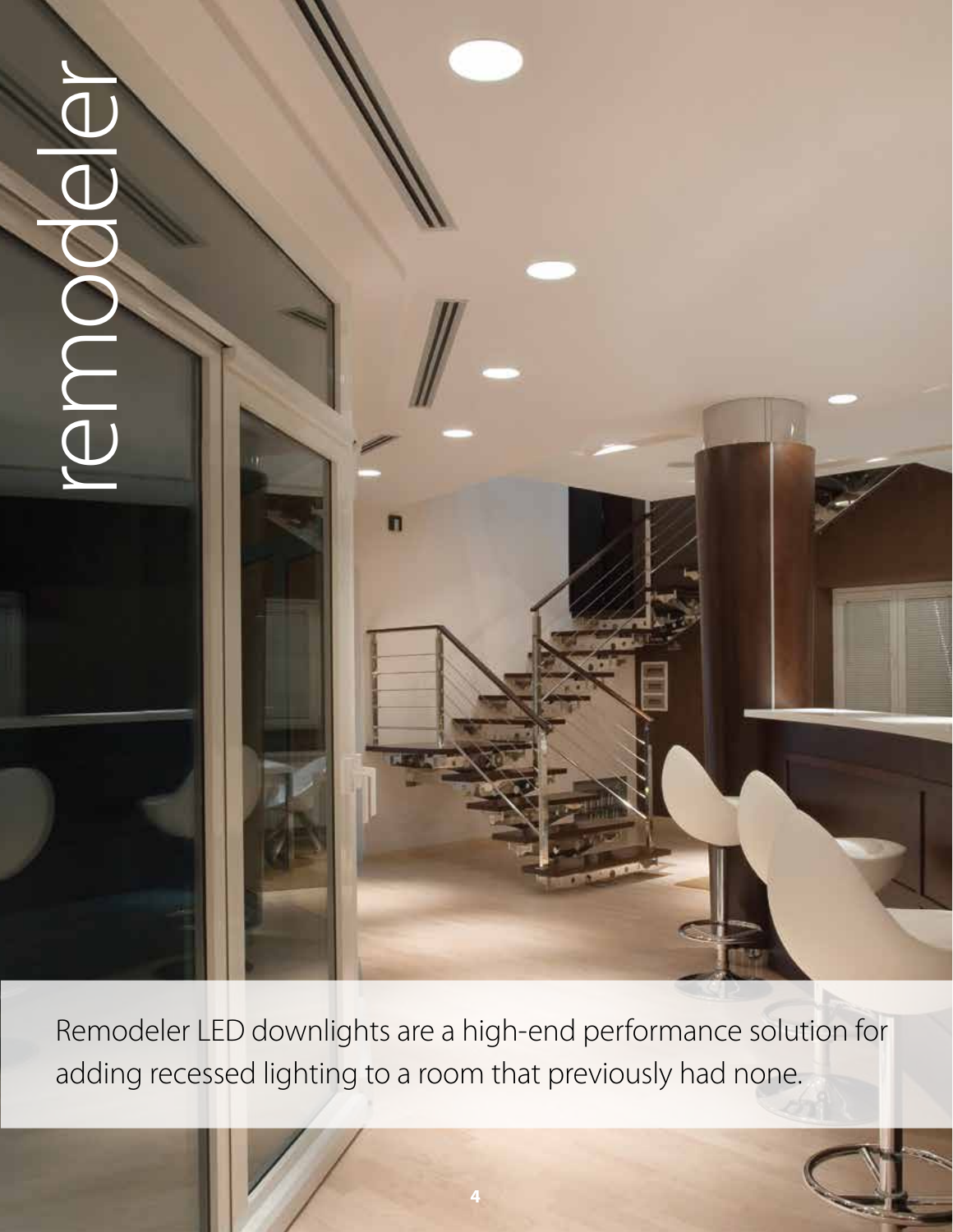# remodeler

- \$206 total 5-year savings\*
- 12W replaces 75W R30, 20W & 26W replace 100W PAR
- Nanostructure lens for low glare
- UL Listed for wet locations
- Triac & ELV dimmable to 5%\*\*



The LED remodeler provides high-end recessed downlighting with patent-pending design and Absolute White™ optics that make color shifts minimal (warrantied to be less than 200K CCT). A pivot swivel allows for maneuverability and angling, ceiling clamps ensure a secure fit, and a highly efficient nanostructure lens eliminates hot spots.



Ceiling clamps install quicker & and more securely than spring forms. Can clamp ceilings up to 1 1/4" thick



Nanostructure lens eliminates "hot spots", and helps provide smooth, uniform light and higher efficiency



Patent-pending wall washer optics focus light where you need it



Patent-pending pivot swivel for wall washer model maneuvers around joists & enables off-axis lighting



Low profile allows for installation in ceilings with limited space



Absolute White™: 3 step consistency and black body accurate. Less than 200K shift warrantied.



Spacing Criteria x Mounting Height = Uniform Light 50° optics = 0.82 spacing criteria 80° optics = 1.03 spacing criteria

### Remodeler catalog number matrix

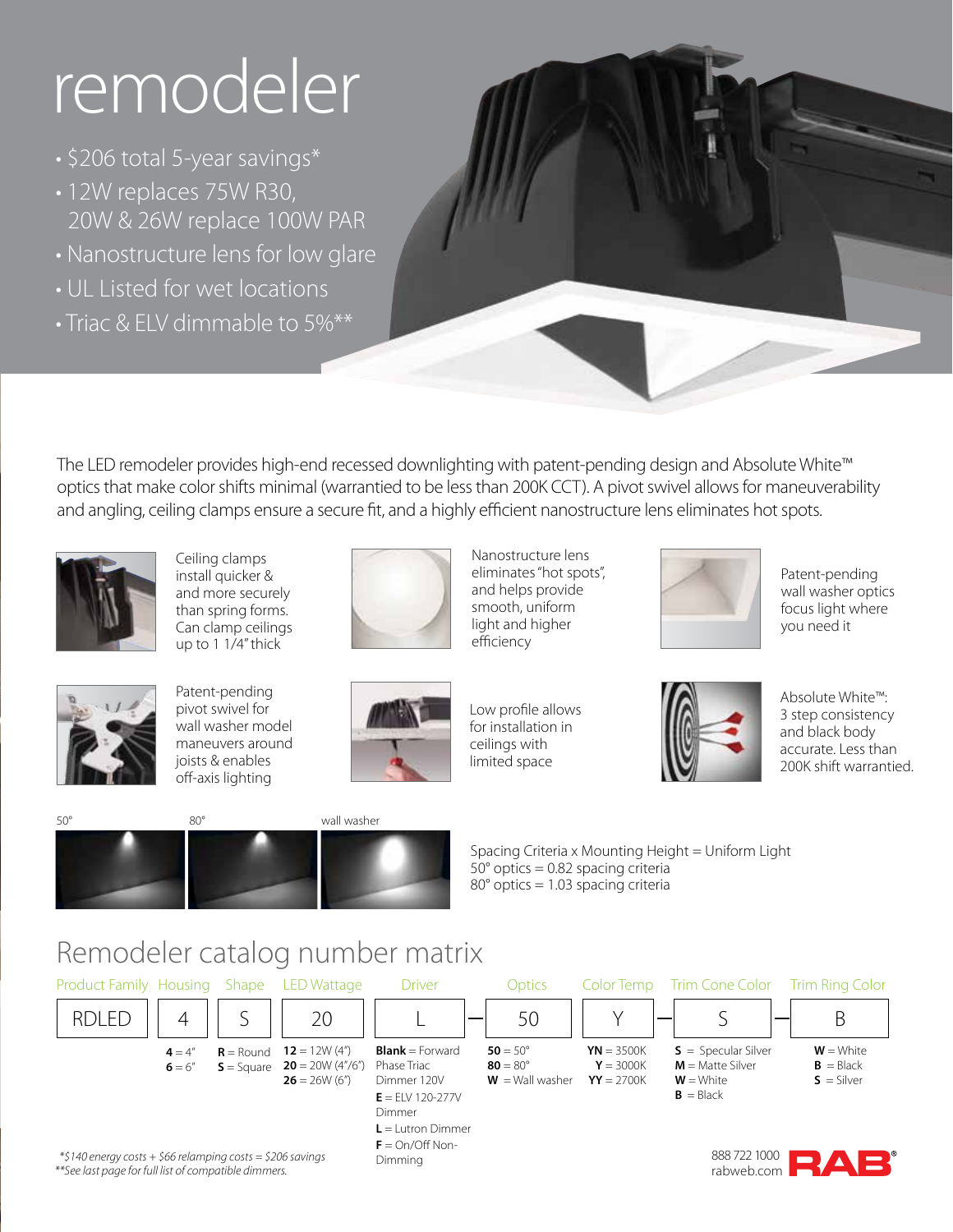### designer trim ring & cone options

#### Round



White Ring/Specular Silver Cone



White Ring/Matte Silver Cone



White Ring/Black Cone



White Ring/White Cone

#### Square



White Ring/Specular Silver Cone



White Ring/Matte Silver Cone



White Ring/Black Cone



White Ring/White Cone



Black Ring/Specular Silver Cone



Black Ring/Matte Silver Cone



Black Ring/Black Cone



Black Ring/White Cone



Black Ring/Specular Silver Cone



Black Ring/Matte Silver Cone



Black Ring/Black Cone



Black Ring/White Cone



Silver Ring/Specular Silver Cone



Silver Ring/Matte Silver Cone



Silver Ring/Black Cone



Silver Ring/White Cone



Silver Ring/Specular Silver Cone



Silver Ring/Matte Silver Cone



Silver Ring/Black Cone



Silver Ring/White Cone